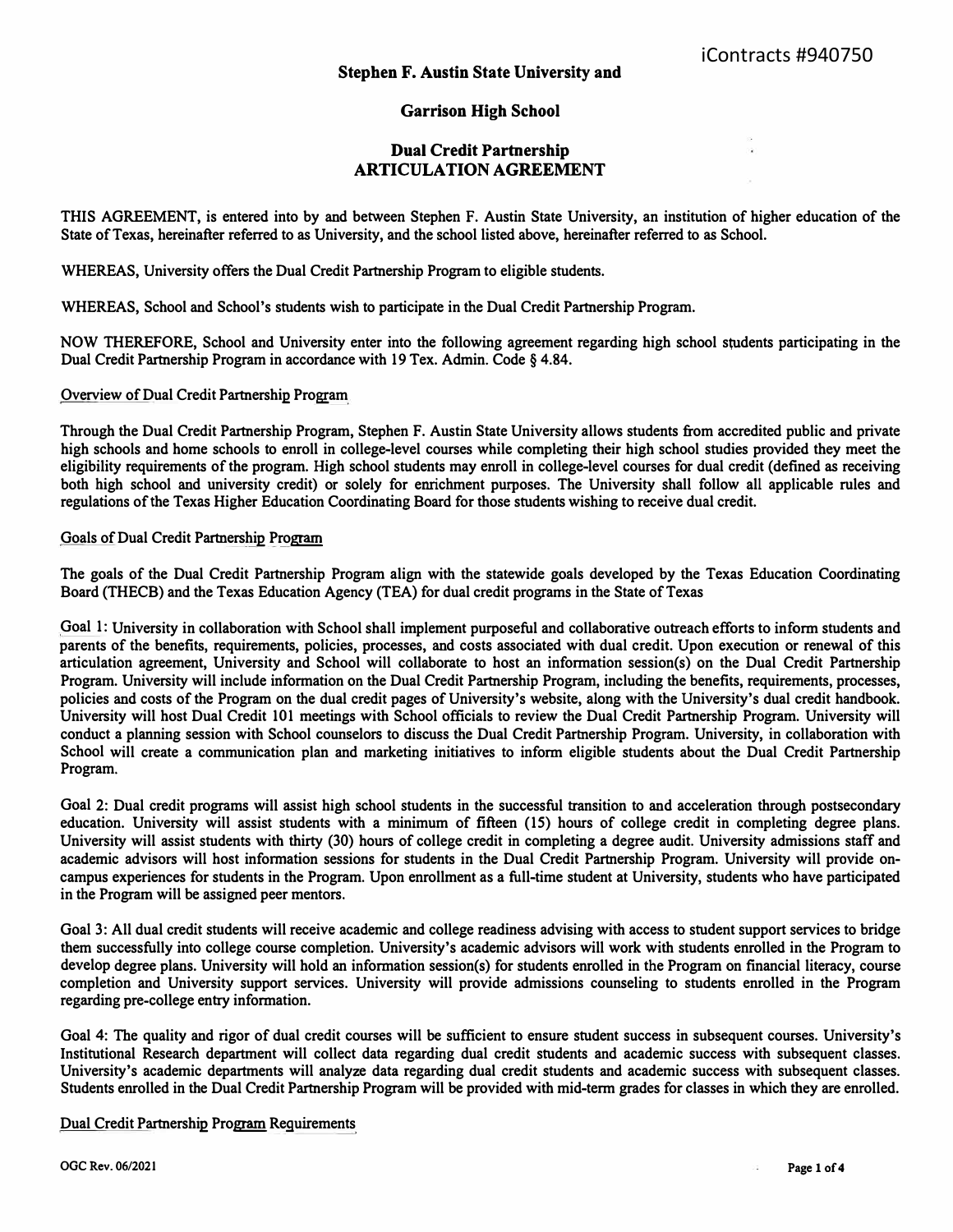- **I. Eligible Courses: The Dual Credit Partnership Program is open to high school students in grades 9-12. Eligible high school students may register for dual credit courses prov***i***ded they meet course prerequisites and the courses they select are on the approved undergraduate course inventory for the University. No remedial or developmental courses shall be eligible under this program.**
- II. Student Eligibility: Students must meet all eligibility requirements specified in 19 Tex. Admin. Code § 4.85(b). A **recommendation by the student's high school principal or counselor and current academic transcripts must be submitted as well.**

**Furthermore, eligible students must meet admission requirements as stipulated in Stephen F. Austin State University Policy**  6.9, *Concurrent and Dual Credit Enrollment Programs*, as may be amended from time to time. Eligibility requirements are **also included on the** *Dual Credit* **Web page on SFA's website http://www.sfasu.edu/1569.asp.** 

- **Ill. Location of Class: In most situations, dual credit students will take co***ur***ses taught on the University campus. Courses taught exclusively on high school campuses or through electronic means shall comply with all Coordinating Board rules and regulations, including but not limited to the Board's adopted Principles of Good Practice for Academic Degree and Certificate Courses and Credit Courses Offered at a Distance and applicable rules and procedures set forth in 19 Tex. Admin.**  Code § 4, Subchapter P and Q. Additionally, School will work with University to ensure that the School's facilities meet the **expectations and criteria required for college classes and are appropriate for college-level instruction.**
- **IV. Composition of Class: University courses may not be taken for high school credit only. Dual credit courses may be composed of dual credit students only, or of dual and college credit students. Exceptions for a mixed class shall only be granted in accordance with Coordinating Board rules.**
- **V. Faculty Selection, Supervision and Evaluations: University shall select all instructors of dual credit courses. All Dual Credit**  Partnership Program courses are taught by regularly employed SFA faculty/instructors. Any exception requires the instructor **to meet the same standards, including SACS requirements, and approval procedures used by the University in selecting instructors responsible for the regular offering of the course. Supervision and evaluation of all dual credit instructors shall use the same or comparable procedures used for all instructors/faculty of the university.**
- **VI. Course Curriculum, Instruction and Grading: The same policies, regulations and standards for course curriculum, grading, materials, instruction, and method/rigor of student evaluation that apply to university students will be applicable to high school students participating in the Dual Credit Partnership Program. High school students must abide by all rules and regulations as described under** *Academic Regulations* **of the most recent University General Bulletin.**
- **VII. Academic Policies and Student Support Services: Regular academic policies will apply to courses taken through the Dual Credit Partnership Program. Likewise, all student support services are available to students enrolled in dual credit courses.**
- **VIII. Advising Strategies: University and School will establish common advising strategies and terminology related to dual credit and college readiness to be used when advising dual credit students. At a minimum, School will designate at least one employee to be responsible for providing academic advising to a student who enrolls in a dual credit course before the student begins the course. The individual(s) designated will be communicated to University and dual credit participants and be posted on University and School's respective websites.**
- **IX. Endorsements: University will align postsecondary pathways and credentials offered by University with the endorsements described by Texas Education Code §28.025 (c-1) offered by School, and the dual credit courses offered under the Dual Credit Partnership Program that apply towards those endorsements. University will work with School to identify tools, including those developed by the Texas Education Agency, the Texas Higher Education Coordinating Board, or the Texas Workforce Commission, to assist counselors, students and families in selecting endorsements offered by School and dual credit courses offered as part of the Dual Credit Partnership Program.**
- **X. Transcription of Credit: University credit will be posted by the Registrar's Office at the same time as other University students. The high school will make necessary arrangements to receive the grade for those students earning dual credit so it may be posted.on the student's high school record. A numerical grade will be requested from the SFA instructor at the end of each semester. This grade will be reported to the high school by the Dual Credit Coordinator.** 
	- a. The grade from the SFA course will be used for completion of high school graduation requirements and college **credit.**
	- **b. Any grade received in a dual credit course will remain on the student's SFA transcript permanently.**
- **XI. Tuition and Fees/Funding: Participating students shall assume financial responsibility for the cost of tuition, fees, books and other expenses associated with their enrollment. High schools or school districts mu***s***t make prior arrangements with the**